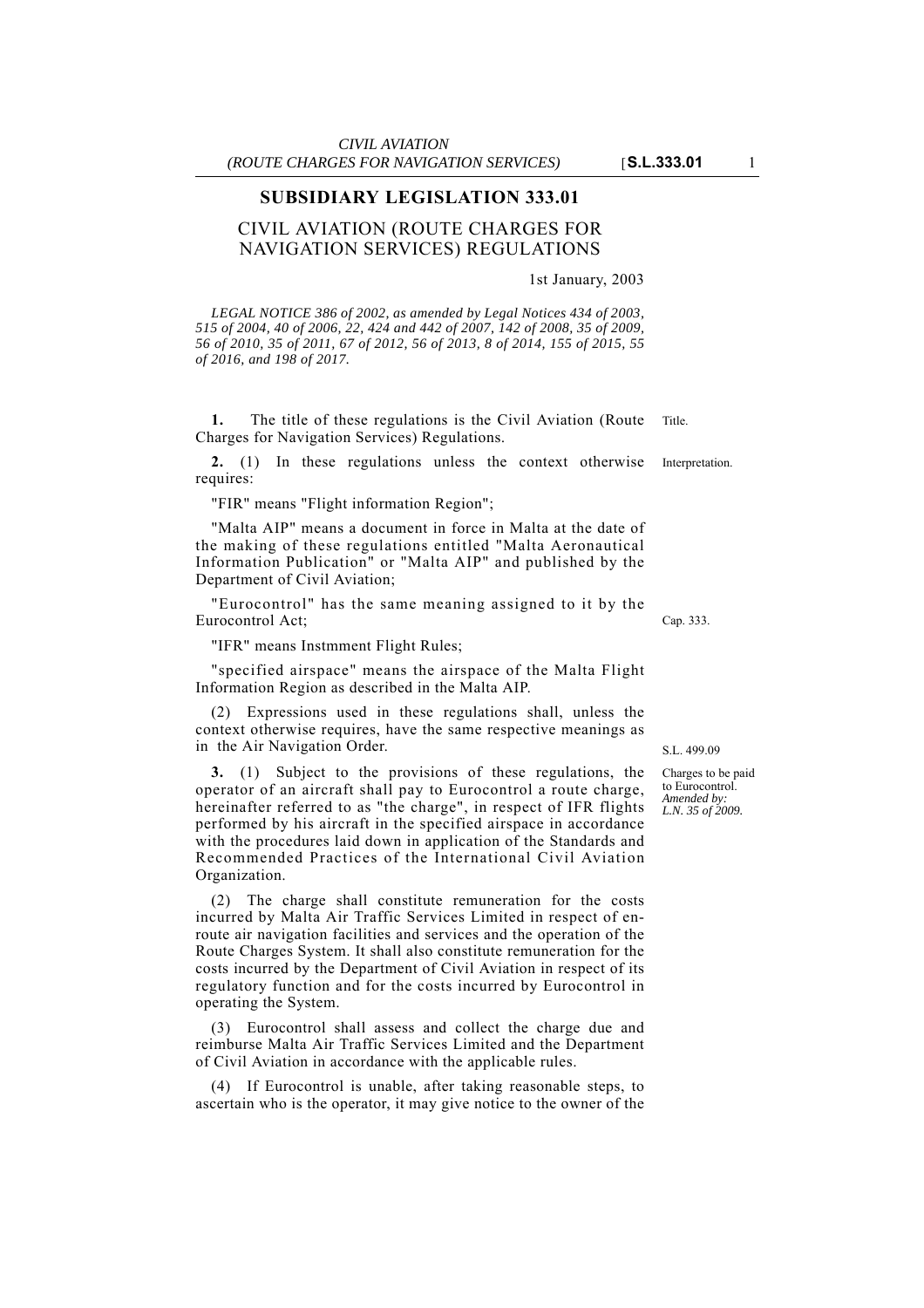### *(ROUTE CHARGES FOR NAVIGATION SERVICES)*

aircraft that it will treat him as the operator until he establishes to the reasonable satisfaction of Eurocontrol that some other person is the operator; and from the time when the notice is given Eurocontrol shall be entitled, for so long as the owner is unable to establish as aforesaid that some other person is the operator, to treat the owner as if he were the operator, and for that purpose the provisions of these regulations other than this subregulation, shall apply to the owner of the aircraft.

Calculation of the charge. *Amended by: L.N. 442 of 2007.*

**4.** (1) The charge shall be calculated in Euro according to the following formula:

 $r = n x u$ 

where r is the charge for the flight, n is the number of service units relating to that flight and u is the appropriate unit rate specified in column 3 of the First Schedule.

(2) For the purpose of the preceding subregulation, the number of Service units relating to a flight shall be calculated in accordance with the the following formula:

#### $n = d \times p$

where d is the distance factor for the flight in the specified airspace and p is the weight factor for the aircraft concerned.

(3) For the purposes of the preceding subregulation, the distance factor (d) shall be obtained by dividing by one hundred (100) the number of kilometres in the great circle distance between:

> the aerodrome of departure within, or the point of entry into, the specified airspace

and

the aerodrome of first destination within, or the point of exit from, that airspace.

The aforeasaid entry and exit points shall be the points at which the lateral limits of the specified airspace are crossed by the route described in the flight plan. This flight plan incorporates any changes made by the operator to the flight plan initially filed as well as any changes approved by the operator resulting from air traffic flow management measures.

However, for flights terminating at the aerodrome from which the aircraft has taken off and during which no intermediate landing has been made (circular flights), and for which the one most distant point from the aerodrome lies within the specified airspace, the distance factor shall be obtained by dividing by one hundred (100) the number of kilometres in the great circle distance between:

> the aerodrome within, or the point of entry into, the specified airspace,

and

the most distant point from the aerodrome

plus

the number of kilometres in the great circle distance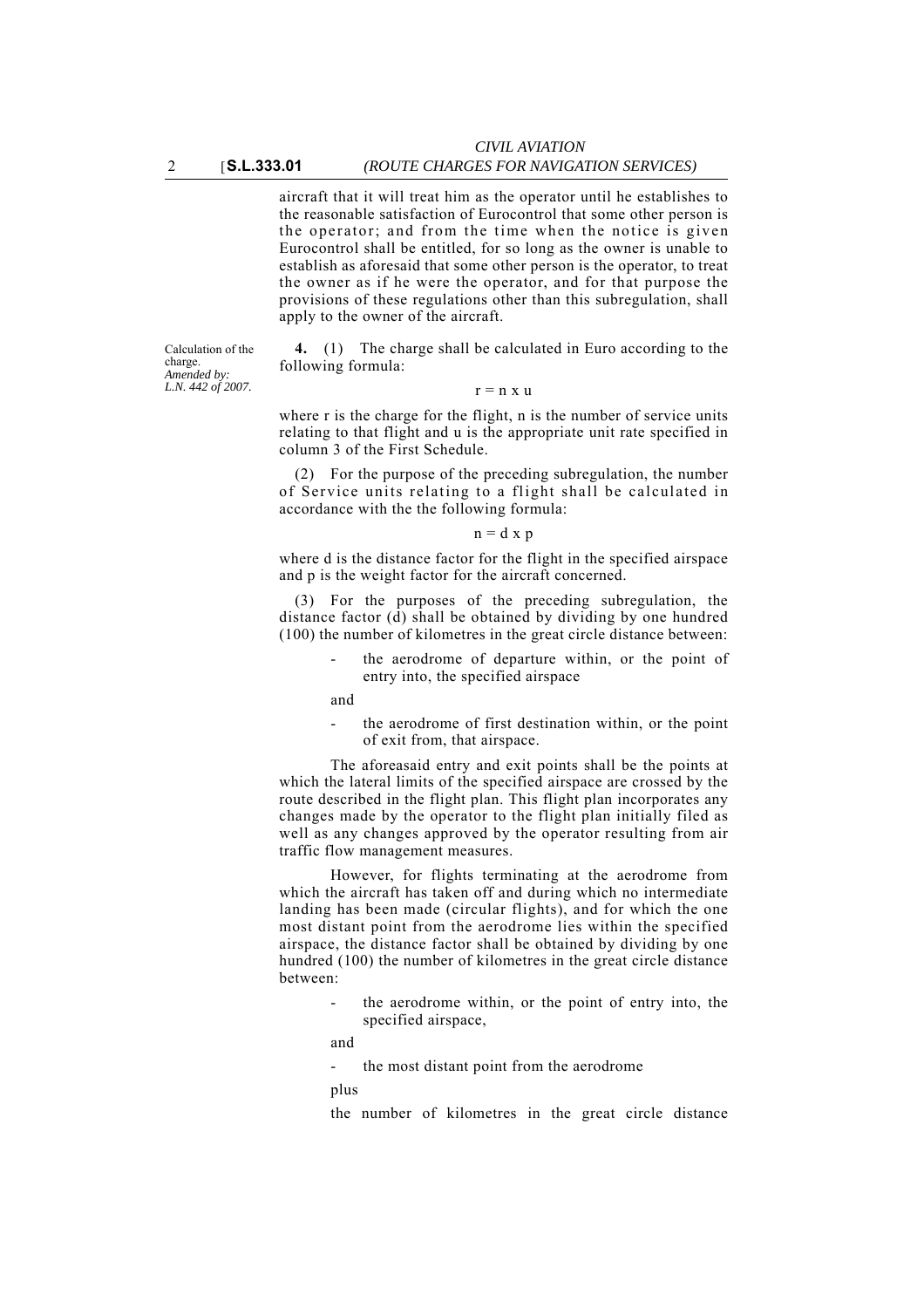between:

- the most distant point from the aerodrome
- and
- the aerodrome within, or the point of exit from, that airspace.

The distance to be taken into account shall be reduced by twenty (20) kilometres for each landing and take-off in the specified airspace and shall be expressed to two decimal places.

(4) For the purposes of the preceding subregulation, the weight factor (p) shall be the square root of the quotient obtained by dividing by fifty (50) the number of metric tons in the maximum certificated take-off weight of the aircraft as shown in the certificate of airworthiness, the flight manual or any other equivalent official document and shall be expressed to two decimal places.

Where the maximum certificated take-off weight of the aircraft is not known to the bodies responsible for the collection of the charge, the weight factor shall be calculated by taking the heaviest aircraft of the same type known to exist.

Where an aircraft has multiple certificated maximum takeoff weights, the weight factor shall be established on the basis of the highest maximum take-off weight authorised for the aircraft by its State of registration.

Where an operator has indicated to the bodies for the collection of the charge that he operates two or more aircraft which are different versions of the same type, the average of the maximum take-off weights of all his aircraft of that type shall be taken for the calculation of the weight factor for each aircraft of that type. The calculation of this factor per aircraft type and per operator shall be effccted at least once a year.

**5.** (1) The amount of the charge shall be payable to Eurocontrol at its principal office in Brussels and shall be paid in Euro.

(2) The amount of the charge is due on the date of the performance of the flight. The latest value date by which payment is to be received by Eurocontrol shall be shown on the bill and shall be thirty days from the date of the bill.

(3) Payment shall be deemed to have been received by Eurocontrol on the value date on which the amount due is credited into a designated account of Eurocontrol. The value date shall be the date on which Eurocontroi can use the funds.

(4) Any charge which has not been paid by the latest date for payment shall be increased by the addition thereto of interest at the rate specified in the Second Schedule. Such interest, entitled Interest on Late Payment, shall be simple interest calculated from day to day on the unpaid overdue amount, and shall be calculated and billed in Euro.

(5) Where a charge remains unpaid, measures may be taken to

Payment. *Amended by: L.N. 424 of 2007; L.N. 442 of 2007.*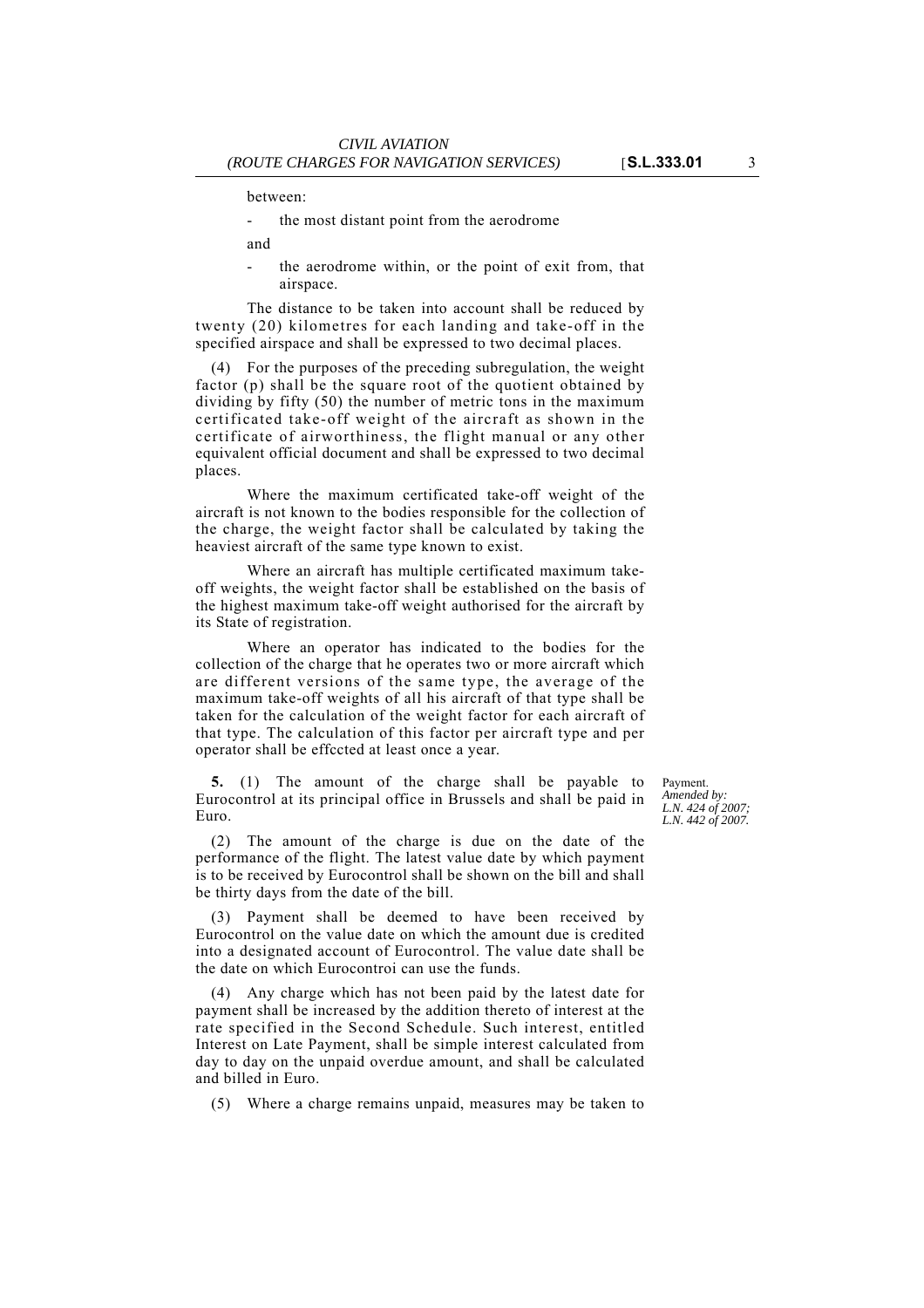enforce recovery.

(6) Without prejudice to any existing rule of law relating to the payment, under an order of the court, of a debt, the amount of the charge may be recovered in any court of competent jurisdiction in Malta.

(7) Eurocontrol shall consider payment into the accounts opened in its name with banking establishments in Malta designated by the competent bodies of the Route Charges System as a discharge of the payer's liability.

(8) Any aircraft operator who is a national of Malta may, whenever payment is made by him into a designated banking establishment situated in Malta, discharge the debt in Maltese currency.

(9) Where an aircraft operator avails himself of the facility referred to in the foregoing subregulation, the conversion into Maltese currency of the euro amount shall be effected at the daily exchange rate used in Malta for commercial transactions for the value date.

Claims. **6.** (1) Claims against bills must be submitted to Eurocontrol in writing or by an electronic medium previously approved by Eurocontrol. They must be detailed and should be accompanied by any relevant supporting evidence.

> (2) The latest date by which claims must be received by Eurocontrol shall be shown on the bill and is sixty days from the date of the bill. The date of submission of claims shall be the date on which the claims are received by Eurocontrol.

> (3) Submission of a claim by a user shall not entitle him to make any deduction from the relevant bill unless so authorised by Eurocontrol and no compensation payments shall be effected without Eurocontrol's prior agreement where Eurocontrol and a user are mutually debtor and creditor.

- **7.** These regulations shall not apply to the following flights:
	- (1) flights by military aircraft of any State;
	- (2) flights authorised by a competent Search and Rescue body for search and rescue operations;
	- (3) flights performed under Visual Flight Rules;
	- (4) mixed Visual Flight Rules/Instrument Flight Rules flights if the part of the flight in the specified airspace is performed exclusively under Visual Flight Rules;
	- (5) flights performed exclusively for the transport, on official mission, of the reigning Monarch and his/her immediate family, Heads of State, Heads of Govemment, and Govemment Ministers. In all cases, this must be substantiated by the appropriate status indicator or remark on the flight plan;
	- (6) training flights performed exclusively for the purpose of obtaining a licence, or a rating in the case of cockpit

Exempt flights.

*Amended by: L.N. 22 of 2007; L.N. 142 of 2008.*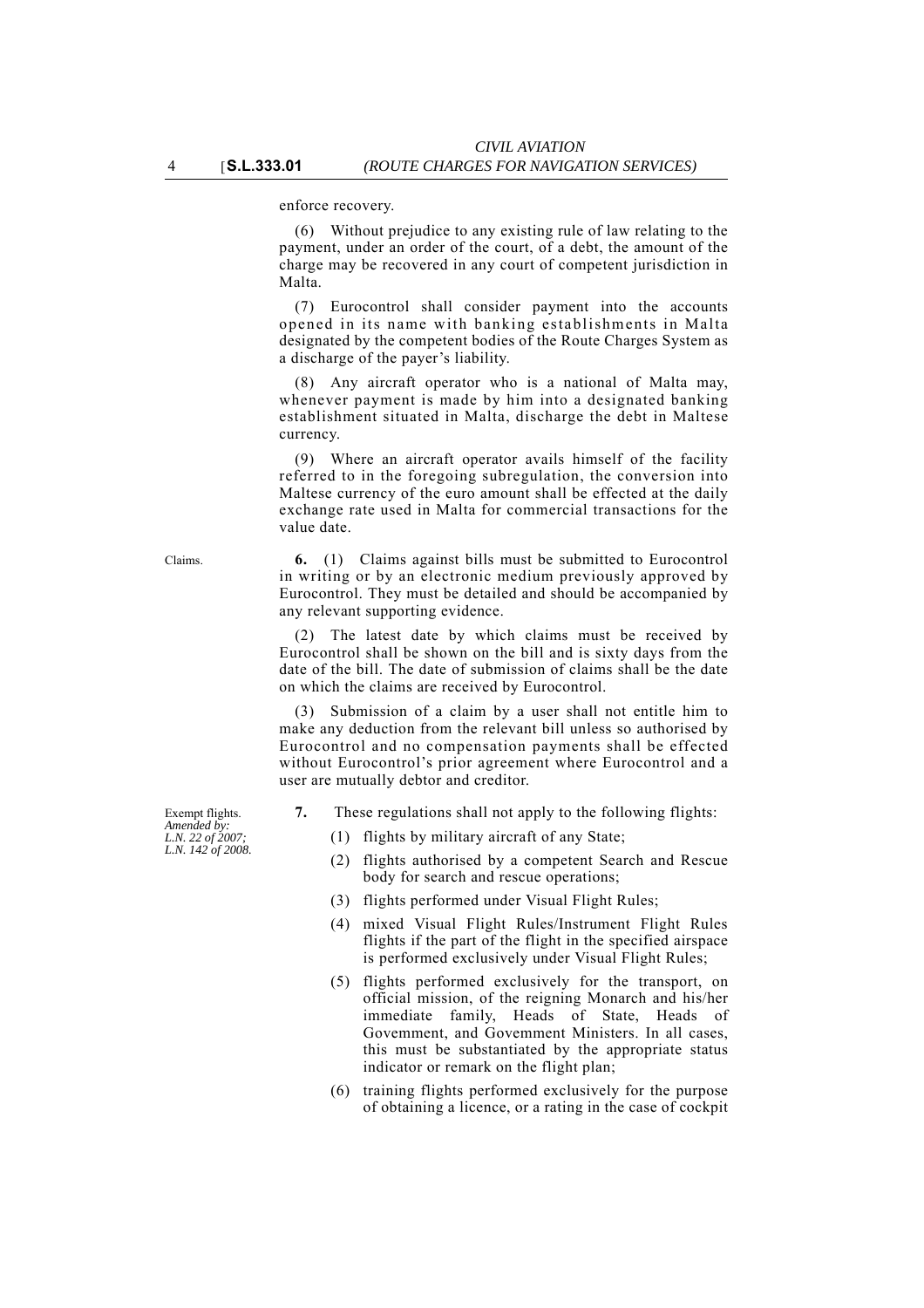flight crew, and where this is substantiated by an appropriate remark on the flight plan. Flights must be performed solely within the specified airspace and must not serve for the transport of passengers and/or cargo, nor for positioning or ferrying of the aircraft;

- (7) flights performed by aircraft of which the Maximum Take-Off Weight Authorised is less than two metric tons;
- (8) flights performed by customs and police aircraft.